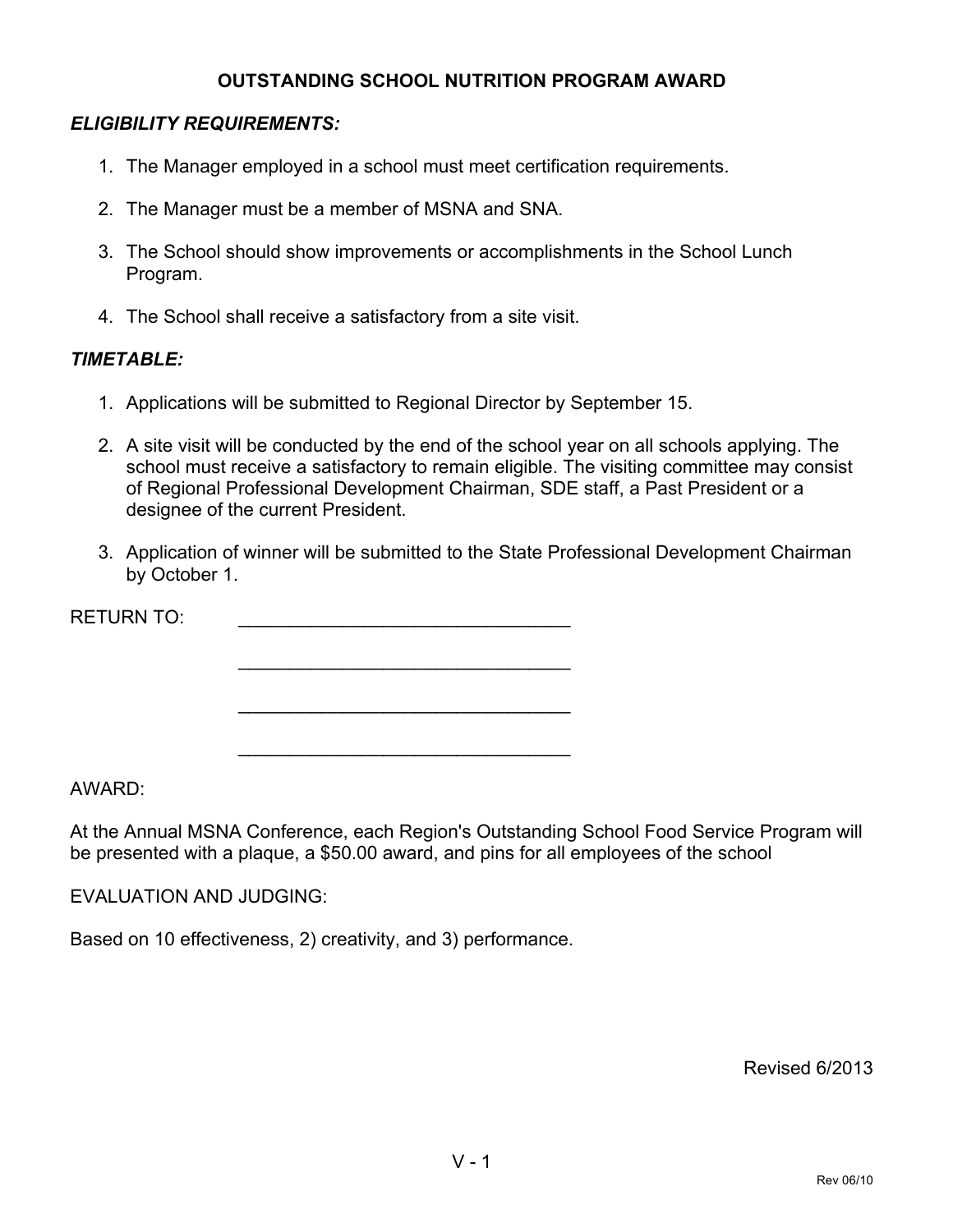## **APPLICATION FOR "THE OUTSTANDING SCHOOL NUTRITION PROGRAM AWARD"**

|                                                                                                                         | Region Number                                                                                   |  |  |
|-------------------------------------------------------------------------------------------------------------------------|-------------------------------------------------------------------------------------------------|--|--|
| School Name                                                                                                             | Manager Name<br>Manager's Membership Number _____________                                       |  |  |
| <b>Address</b><br><u> 1989 - Johann Barbara, martxa alemaniar a</u>                                                     |                                                                                                 |  |  |
| City/Zip                                                                                                                | Number of Years as a Manager ______                                                             |  |  |
| Telephone<br>(Cell)                                                                                                     | (Work)<br><u> 1980 - Johann Barbara, martxa alemaniar amerikan a</u>                            |  |  |
| School Employees' Names (please print)                                                                                  |                                                                                                 |  |  |
| the control of the control of the control of the control of the control of the control of the control of the control of |                                                                                                 |  |  |
|                                                                                                                         |                                                                                                 |  |  |
|                                                                                                                         |                                                                                                 |  |  |
| Print name of School Principal or SFS Administrator                                                                     | Signature of School Principal or SFS Administrator                                              |  |  |
| List Chapter Meetings and Conferences attended by employees of School:<br>Chapter                                       | National<br><b>State</b>                                                                        |  |  |
|                                                                                                                         |                                                                                                 |  |  |
| correct.                                                                                                                | I certify that the information contained in "The Outstanding School Nutrition Program Award" is |  |  |
| Signature of Manager                                                                                                    | Date                                                                                            |  |  |
| <b>Print Name of Manager</b>                                                                                            |                                                                                                 |  |  |
|                                                                                                                         | Signature of Regional Director                                                                  |  |  |
|                                                                                                                         | <b>Address</b>                                                                                  |  |  |
|                                                                                                                         | <b>Telephone Number</b>                                                                         |  |  |
|                                                                                                                         |                                                                                                 |  |  |
|                                                                                                                         | Region Number_________________________                                                          |  |  |
| Next page must be completed as part of application                                                                      |                                                                                                 |  |  |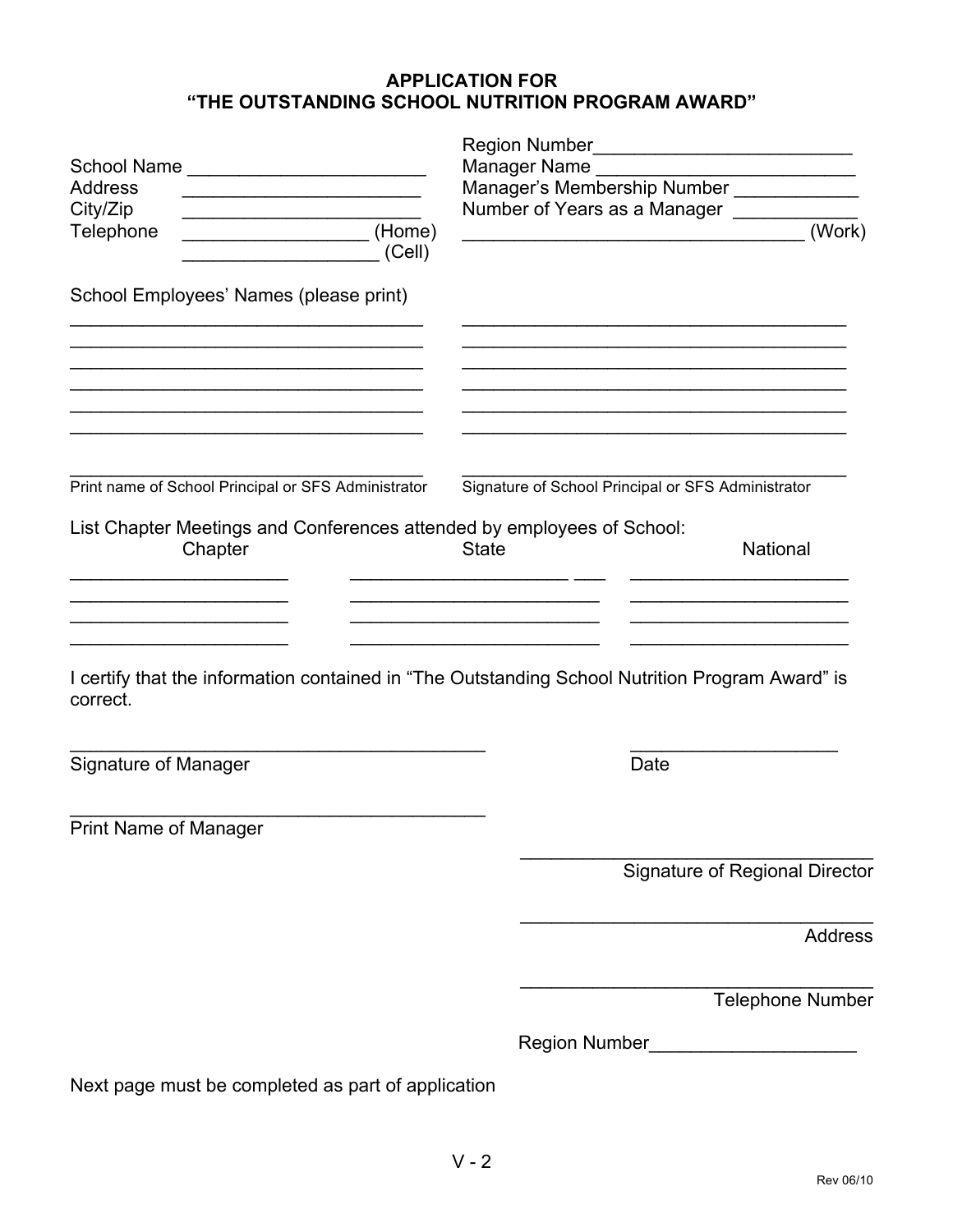## **THE OUTSTANDING SCHOOL NUTRITION PROGRAM AWARD**

Possible areas of accomplishment and/or improvement are listed below.

Describe the activities or projects that were used in making the improvement or accomplishment. If additional space is needed to adequately describe project or activity, attach additional pages.

- I. FOOD ACCEPTABILITY
- II. STUDENT PARTICIPATION
- III. STUDENT INVOLVEMENT
- IV. PARENT INVOLVEMENT
- V. NUTRITION EDUCATION
- VI. PUBLIC AWARENESS OF PROGRAM
- VII. ORGANIZATION AND MANAGEMENT
- VIII. TRAINING PERSONNEL
- IX. PROFESSIONAL PERSONNEL
- X. OTHER RELATED ACTIVITIES

Attach supporting materials such as pictures, letters, reports, charts, etc.